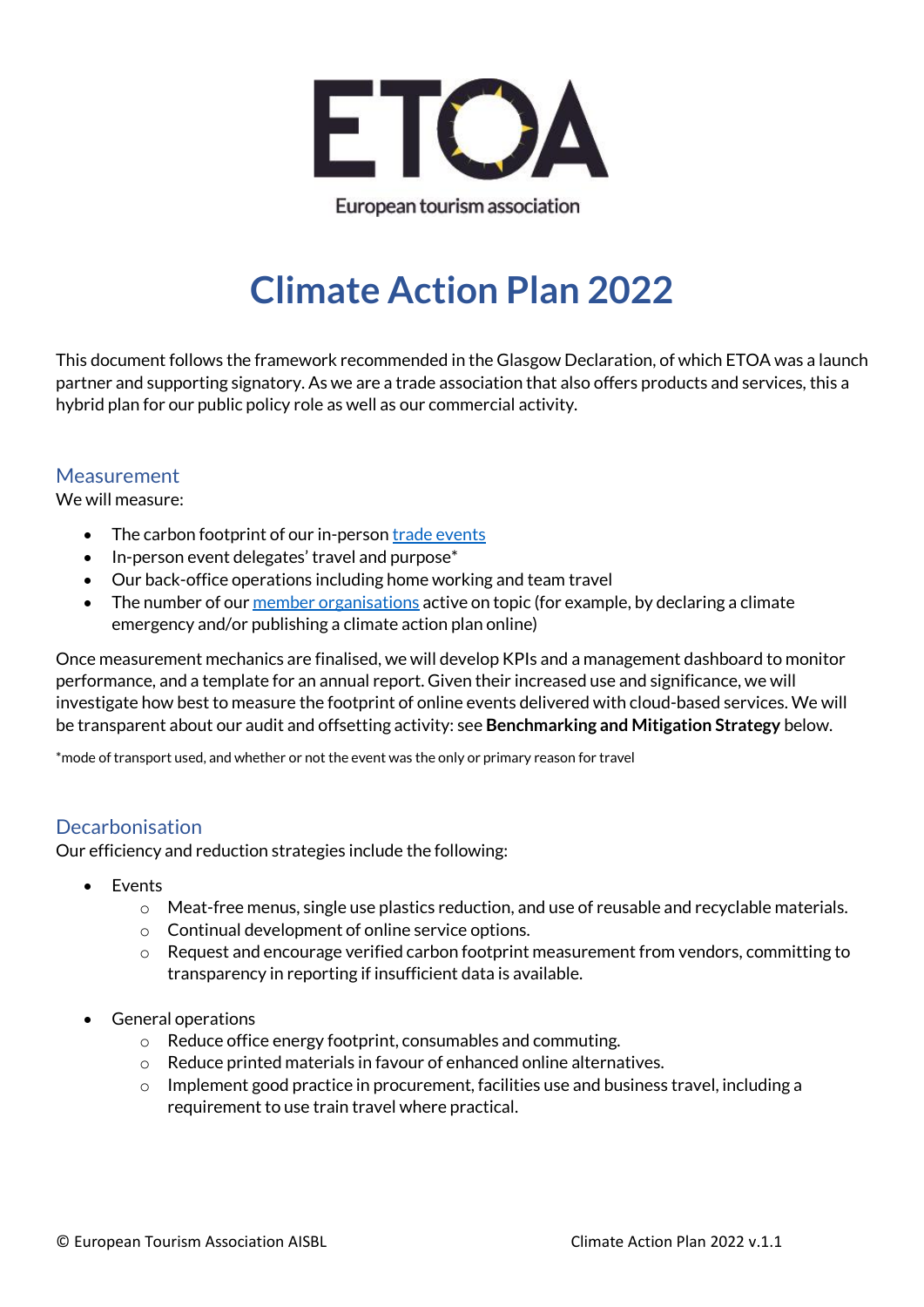# Regenerate

ETOA's activity relates to regenerative tourism in the following ways, which we will continue to develop together with our members and partners.

- Destination engagement on tourism's products, operation, value, and impact.
	- o Actual and potential conflict and stress arising from tourism.
	- o Good practice in stakeholder dialogue and consultation.
	- $\circ$  The respective contribution of domestic and visitor demand to the range and viability of services and amenities: opportunities and threats arising.
	- o How tourism can add value, beyond its economic contribution.
	- $\circ$  How tourism's negative impacts can be mitigated.
	- o Tourism's role in safeguarding natural and cultural heritage.
	- o Product development, diversification, promotion.
	- o Visitor flow and capacity management: data, tools, policy, and practice.
	- $\circ$  Taxation: impact of tax policy and revenue on destination and community resilience, and related issues of competition, fairness, and reciprocity.
- Contributing to events and work programmes run by OECD, UNEP, UNWTO and other expert bodies that relate to regenerative tourism.

# Collaborate

ETOA does not have in-house scientific expertise on sustainability, so we work with a range of experts on topic. We gratefully acknowledge the support of our climate partner, [TerraVerde Solutions,](https://terraverde-solutions.com/) and the members of our climate action advisory group in the development and implementation of this plan.

While recognising and respecting that our members' primary concern is a return to commercially viable operations, which our activities are designed to support, ETOA will devote resources to a strategic and outward-facing role in industry's transition to long-term sustainability. To that end, we will:

- Raise awareness through events and communication: as a launch partner and supporting signatory of th[e Glasgow Declaration](https://www.oneplanetnetwork.org/programmes/sustainable-tourism/glasgow-declaration/launch-partners) we will encourage our membership and wider network to sign up, and share it[s news and updates](https://mailchi.mp/3381c532392b/newsletter-glasgow-declaration-on-climate-action-in-tourism?e=5659b69886).
- Support development of low carbon transport, including coach and train travel, and effective mitigation strategies for aviation.
- Continue to develop smart partnerships on policy and practice in sustainability.
- Recognise and encourage good practice and support related initiatives.
- Contribute industry insight and expertise to policy development.
- Provide access to advice and expertise to support climate action.
- Work with destinations, policy makers, operators, and the supply chain to develop mutual benefit arising from carbon reduction and reporting.

# Finance

In its support of ETOA declaring a climate emergency in 2020 and its agreement that revenue from commercial activity may be ring-fenced to fund high-quality carbon offsets, ETOA's board agrees financial and management resources for this climate action plan.

Through its participation in public policy forums and discussion with our partners and other stakeholders, ETOA will raise awareness of funding instruments in support of effective climate action. We will continue to argue for the integration of tourism in wider strategic planning, funding, and policy instruments at EU, national, and regional levels.